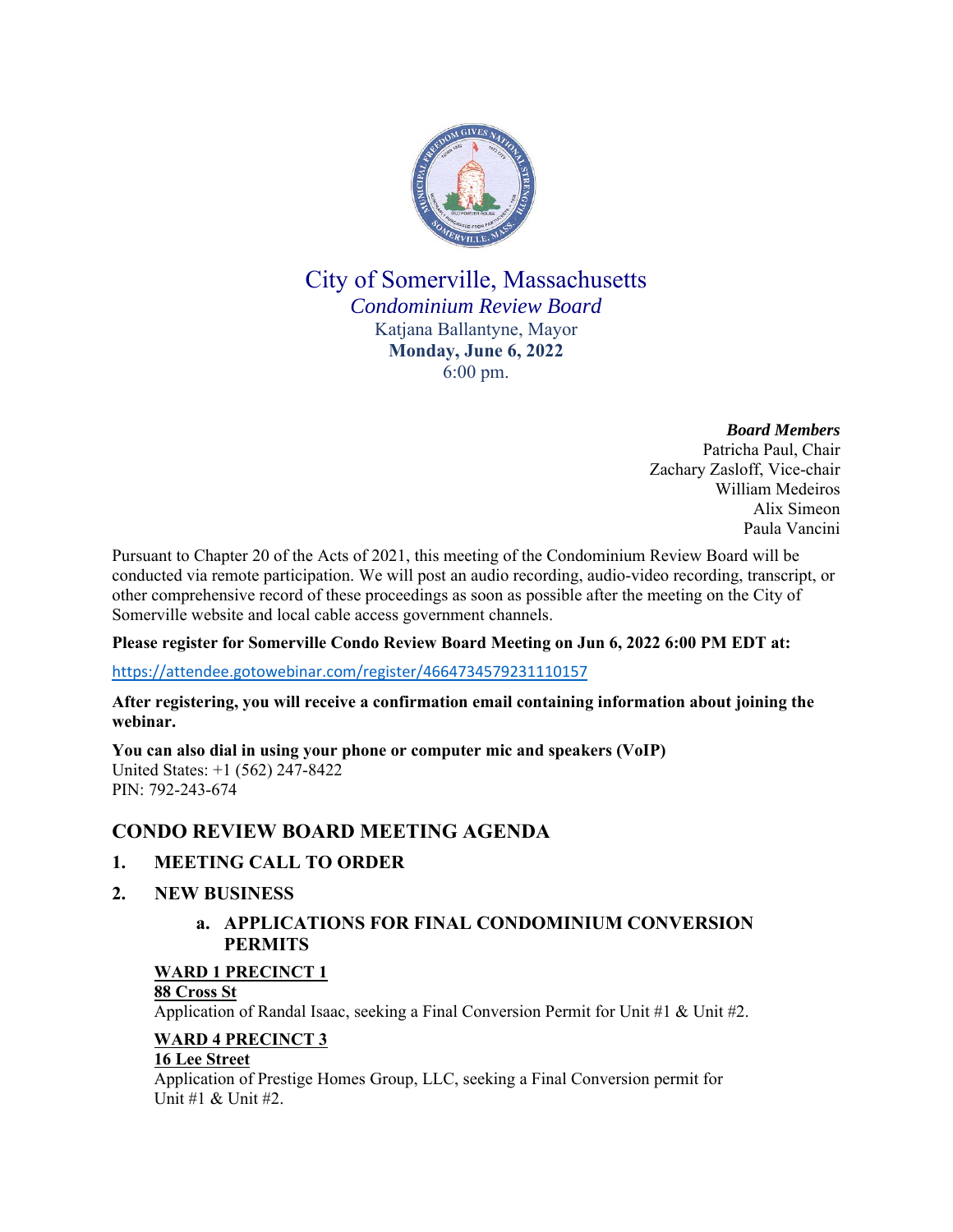## **WARD 2 PRECINCT 3**

#### **377 Washington St**

Application of 377 Washington Street, LLC, Leonard J. DiCarlo, seeking a Final Conversion Permit for Unit #1.

#### **WARD 5 PRECINCT 1**

#### **12 Woodbine St**

Application of 12 Woodbine, LLC, Jason Santana, seeking a Final Conversion permit for Unit #1.

#### **WARD 4 PRECINCT 2**

#### **16 Evergreen Ave**

Application of 16 Evergreen Ave., LLC, Jason Santana, seeking a Final Conversion permit for Unit #1.

### **WARD 7 PRECINCT 2**

#### **38-40 Waterhouse St**

Application of Joseph Amaral, seeking a Final Conversion permit for Unit #40 and Unit  $\#38$ . Unit  $\#40$  is intended to be sold to family within the  $4<sup>th</sup>$  degree of kindred.

#### **WARD 1 PRECINCT 1**

#### **49 Myrtle St**

Application of Mark Chase, seeking a Final Conversion Permit for Unit #1. Tenants in Unit #1 are purchasing their unit.

#### **WARD 4 PRECINCT 1**

#### **77-79 Ten Hills Rd**

Application of William & Noelle Pino, seeking a Final Conversion Permit for Unit  $\#1$ & Unit #2.

# **WARD 1 PRECINCT 1**

#### **26-28 Fountain Ave.**

Application of Dauntless Path, LLC, Sabrina & William Mandell, seeking a Final Conversion Permit for Unit #1 & Unit #2.

#### **b. APPLICATIONS FOR PRELIMINARY CONDOMINIUM CONVERSION PERMITS**

#### **WARD 2 PRECINCT 2**

#### **68 Concord Ave**

Application of 68 Concord Ave., LLC, John J. Mahoney, seeking a Preliminary Non-Rental Conversion Permit for Unit #1 & Unit #2.

#### **WARD 5 PRECINCT 1**

#### **9-11 Upland Park**

Application of 9-11 Upland Park, LLC, Nima Bekhami, seeking a Preliminary Non-Rental Conversion Permit for Unit #1 & Unit #2.

#### **WARD 3 PRECINCT 3**

#### **33 Porter St**

Application of Kwesi Acquaah, seeking a Preliminary Non- Rental Conversion Permit for Unit #1 & Unit #2.

#### **WARD 7 PRECINCT 1 72-74 Simpson Ave**